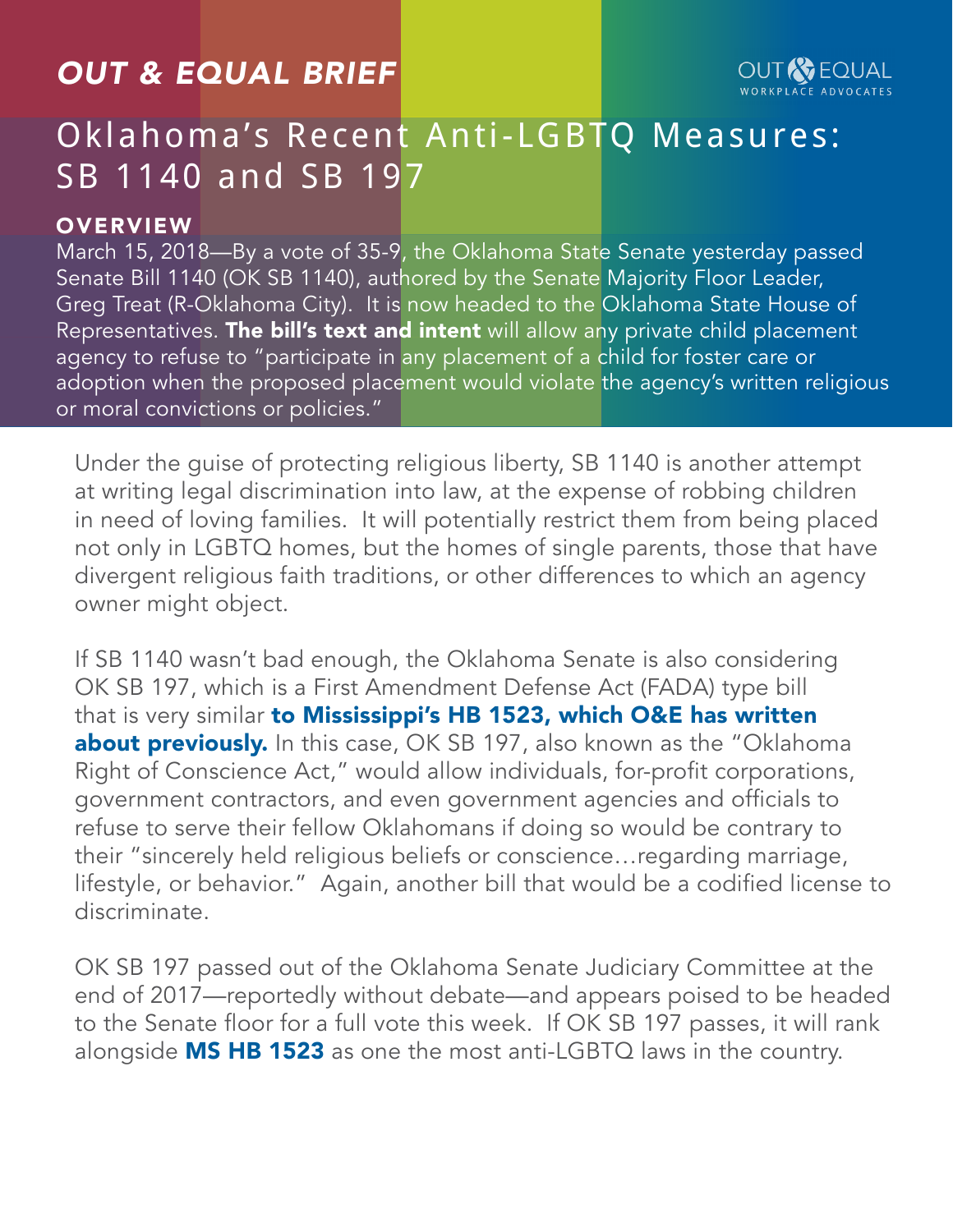#### *WHY THESE BILLS MATTER*

Just this week, on March 11, 2018, the U.S. Sixth Circuit Court of Appeals ruled that Title VII of the Civil Rights Act of 1964 extends employee workplace protections to transgender workers from discrimination. It did so while specifically recognizing and reaffirming the Constitutional protection of religious freedom, but asserting that it cannot exceed the concern of employee discrimination. These bills in the Oklahoma State Senate, OK SB 1140 and OK SB 197, fly in the face of what the U.S. Federal court—only days ago—ruled affirmatively for. We cannot have two standards when it comes to the rule of law.

#### *WHAT YOUR COMPANY NEEDS TO KNOW*

When businesses step into the fight against LGBTQ discrimination, it makes a difference. Take for example what happened in North Carolina, when the state faced an incredible **[backlash from businesses](https://www.theguardian.com/world/2016/apr/15/north-carolina-lgbt-law-business-backlash)** when it enacted HB2, the notorious bathroom bill known for its vehemence against the transgender community. Ultimately, the strong stance taken by companies like yours, influenced the direction and eventual repeal of the bill.

#### *WHAT YOUR COMPANY CAN DO*

If your organization or company is headquartered in, has employees, suppliers, clients, and/or customers in Oklahoma, please consider actively working to help stop these laws from taking effect. You can join forces with other businesses to sign letters to the lawmakers, work with the local chamber of commerce, and leverage your connections in and to the state of Oklahoma to express your concerns about the harm these bills pose to businesses, employees, and their families. Helpful actions include:

- Making public statements in opposition to OK SB 1140 and OK SB 197
- Placing calls directly to Senator Greg Treat's office on the child welfare bill, SB 1140. (As the bill's author, Senator Treat needs to hear how these types of bills are discriminatory, bad for business, and bad for the state.)
- Continue to register your opposition by making additional calls to other Senators and the Oklahoma House Members who will now consider the bill.